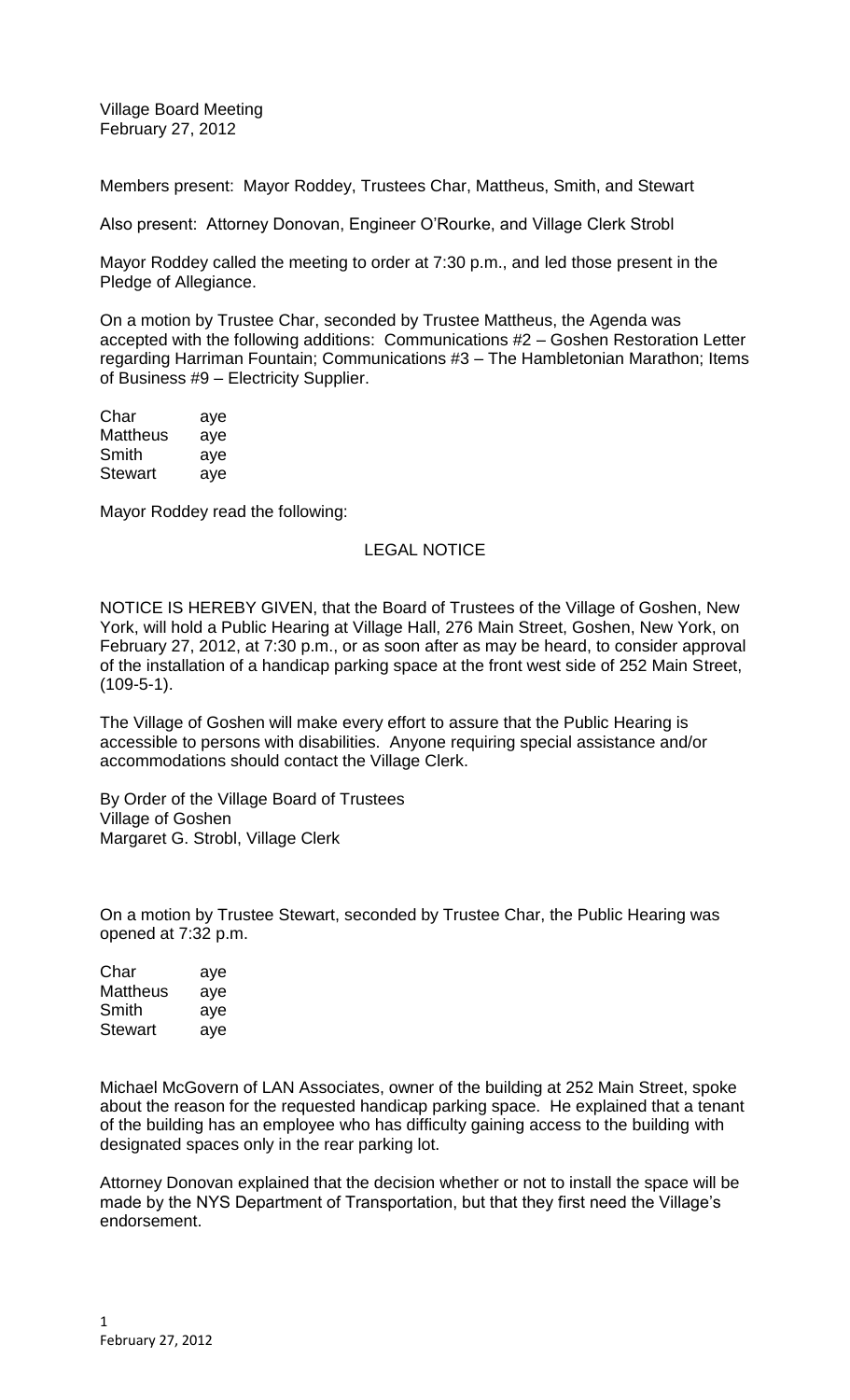On a motion by Trustee Mattheus, seconded by Trustee Smith, the Public Hearing was closed at 7:35 p.m.

| Char     | aye |
|----------|-----|
| Mattheus | aye |
| Smith    | aye |
| Stewart  | aye |

On a motion by Trustee Mattheus, seconded by Trustee Char, the Board resolved to contact the New York State Department of Transportation requesting a handicap parking space at the front west side of 252 Main Street, (109-5-1), as requested by the building owner, LAN Associates.

| Char           | aye |
|----------------|-----|
| Mattheus       | aye |
| Smith          | aye |
| <b>Stewart</b> | aye |

On a motion by Trustee Stewart, seconded by Trustee Char, the Minutes of the February 6, 2012 Village Board Work Session were accepted as submitted.

| Char            | aye |
|-----------------|-----|
| <b>Mattheus</b> | aye |
| Smith           | aye |
| Stewart         | aye |

On a motion by Trustee Char, seconded by Trustee Mattheus, the Minutes of the February 13, 2012 Village Board Meeting were accepted as submitted.

| Char     | aye |
|----------|-----|
| Mattheus | aye |
| Smith    | aye |
| Stewart  | aye |

On a motion by Trustee Stewart, seconded by Trustee Char, the Minutes of the February 21, 2012 Special Village Board Meeting were accepted as submitted.

| Char           | aye |
|----------------|-----|
| Mattheus       | aye |
| Smith          | aye |
| <b>Stewart</b> | aye |

## **Communications**

Mayor Roddey reviewed a letter from Brownie Troop 103 of the Sarah Wells Girl Scout Unit, informing that March  $12<sup>th</sup>$  marks the  $100<sup>th</sup>$  year of Girl Scouts in the United States.

On a motion by Trustee Char, seconded by Trustee Mattheus, the Board officially declared March 12, 2012 "Girl Scout Day" in the Village of Goshen, New York.

| Char     | aye |
|----------|-----|
| Mattheus | aye |
| Smith    | aye |
| Stewart  | aye |

Mayor Roddey read a letter from Goshen Restoration Unlimited, Inc., requesting matching funds of \$5,000 towards restoration of the Harriman fountain. Following discussion it was determined that although a financial commitment could not be made, the Village would offer the services of the Department of Public Works, and assistance in raising funds.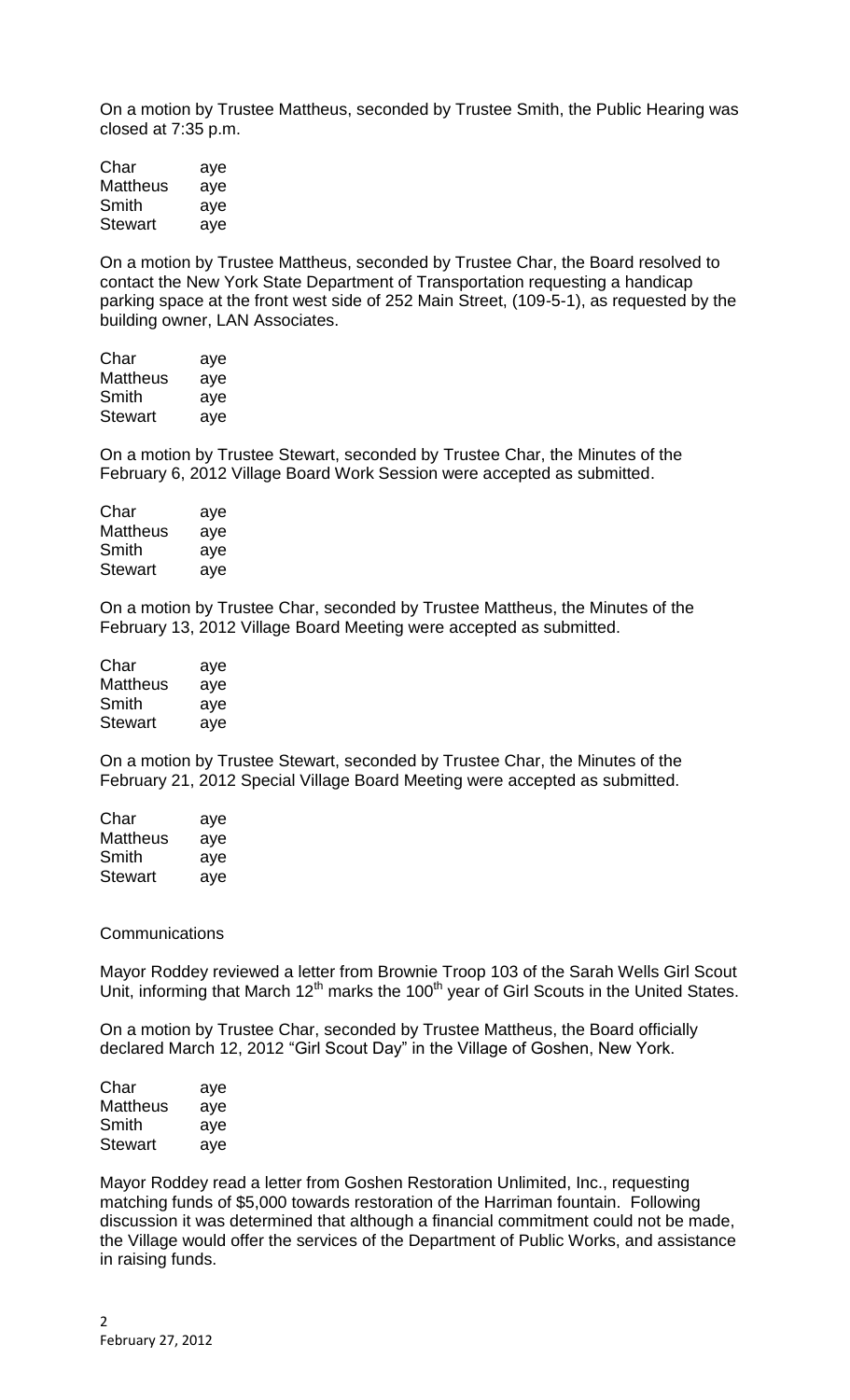Mayor Roddey read a letter from the co-director of the proposed Hambletonian Marathon, scheduled to take place on October 20, 2013.

On a motion by Trustee Stewart, seconded by Trustee Mattheus, provisional approval for the event was granted, contingent upon reimbursement for all Village over-time costs, and approval of plans for safety precautions in other municipalities effected by the run.

Char aye Mattheus aye Smith aye Stewart aye

Items of Business

Trustee Smith offered the following Resolution, and moved its adoption:

Resolved: to authorize the surplusing of the following vehicle:

2000 Jeep VIN 1J4GW48S9PYC24363

The foregoing Resolution was seconded by Trustee Char, and a vote resulted as follows:

Char aye Mattheus aye Smith aye Stewart aye

Trustee Mattheus moved the following, which was seconded by Trustee Smith:

**WHEREAS,** Section 2019-a of the Uniform Justice Court Act requires that town and village justices annually provide their court records and dockets to their respective town and village auditing boards, and that such records then be examined or audited and that fact be entered into the minutes of the board's proceedings; and

**WHEREAS,** the Unified Court System's *Action Plan for the Justice Courts,* announced November 2006, includes initiatives to improve accountability and controls over Justice Court finances and records, including an increased monitoring of town and village board compliance with section 2019-a; now, therefore,

**BE IT RESOLVED,** that the Village Board of the Village of Goshen acknowledges that the required audit has been conducted by Michael Vernieri, CPA, and delivered to the Village on February 16, 2012.

| Char     | aye |
|----------|-----|
| Mattheus | aye |
| Smith    | aye |
| Stewart  | aye |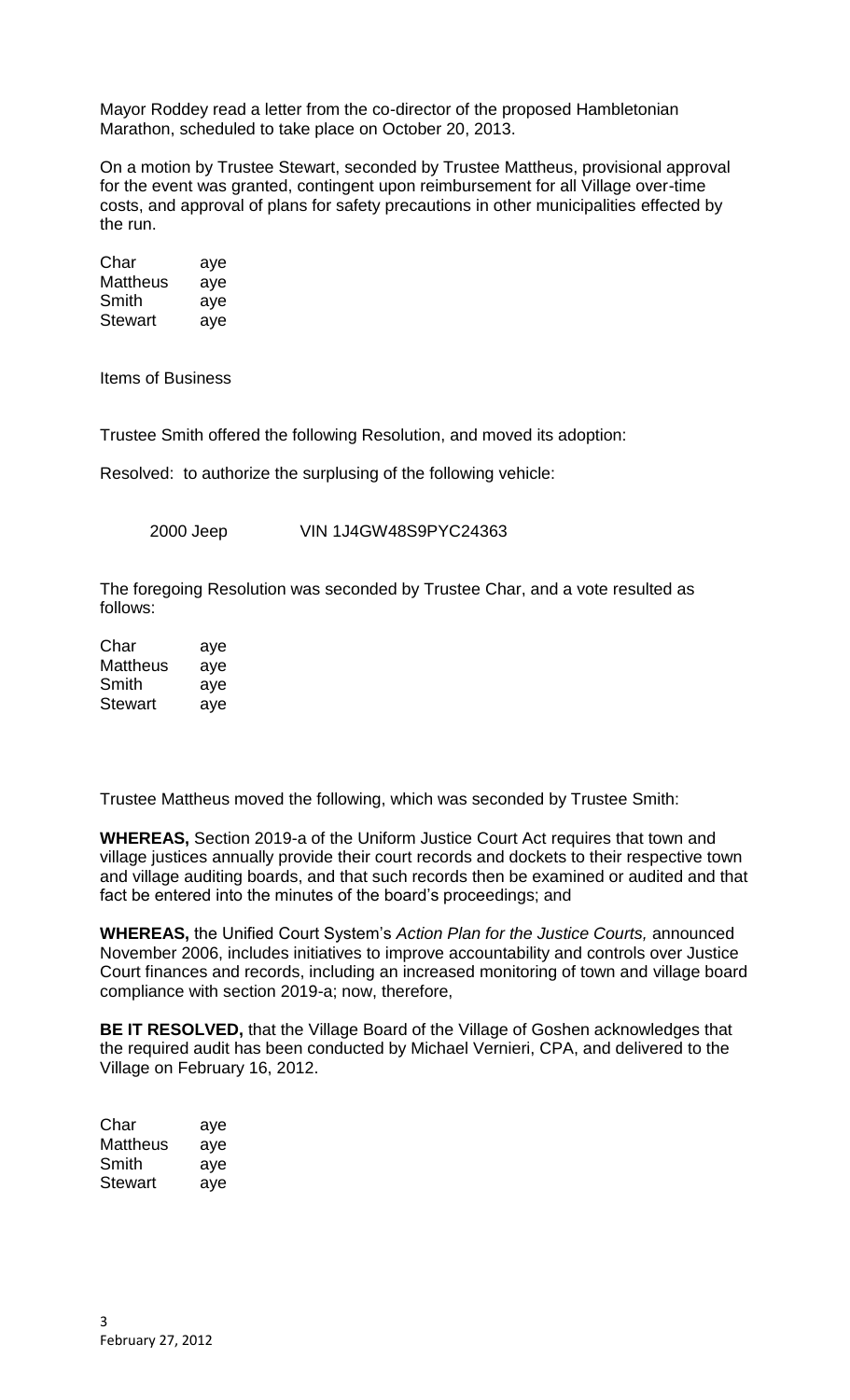On a motion by Trustee Stewart, seconded by Trustee Smith, bills as examined by members of the Board were approved in accordance with Abstract 2011/2012 number 22, check numbers 2946 through 3031, in the amount of \$448,028.95.

| aye |
|-----|
| aye |
| aye |
| aye |
|     |

On a motion by Trustee Mattheus, seconded by Trustee Smith, Manuel A. Orellana and Michael Sullivan are hereby authorized to attend the Hudson Valley Water Works Conference Seminar in Montgomery NY on March 15, 2012. It is understood that the cost for the training will be \$60.00 for both employees, and that 3.5 contact hours will be awarded towards both water and wastewater license recertification.

| Char            | aye |
|-----------------|-----|
| <b>Mattheus</b> | aye |
| Smith           | aye |
| Stewart         | aye |

On a motion by Trustee Char, seconded by Trustee Stewart, the hourly salary of parttime Clerk Haroulla Gale is hereby adjusted to \$14.00 per hour, effective this date.

| Char     | aye |
|----------|-----|
| Mattheus | aye |
| Smith    | aye |
| Stewart  | aye |

The following was moved by Trustee Char, and seconded by Trustee Smith:

BE IT RESOLVED, that the Board of Trustees of the Village of Goshen, ("Board"), hereby suspends employee No. 2-17-2012, without pay, effective for a period not to exceed thirty (30) days pending the disposition of the disciplinary charges preferred against the employee.

| Char     | aye |
|----------|-----|
| Mattheus | aye |
| Smith    | aye |
| Stewart  | nay |

The following was moved by Trustee Char, and seconded by Trustee Smith:

BE IT RESOLVED, that the Board of Trustees of the Village of Goshen, ("Board"), hereby appoints Joseph Wooley to serve as the hearing officer to conduct the Section 75 disciplinary hearing of employee No. 2-17-2012.

| Char     | aye |
|----------|-----|
| Mattheus | aye |
| Smith    | aye |
| Stewart  | aye |